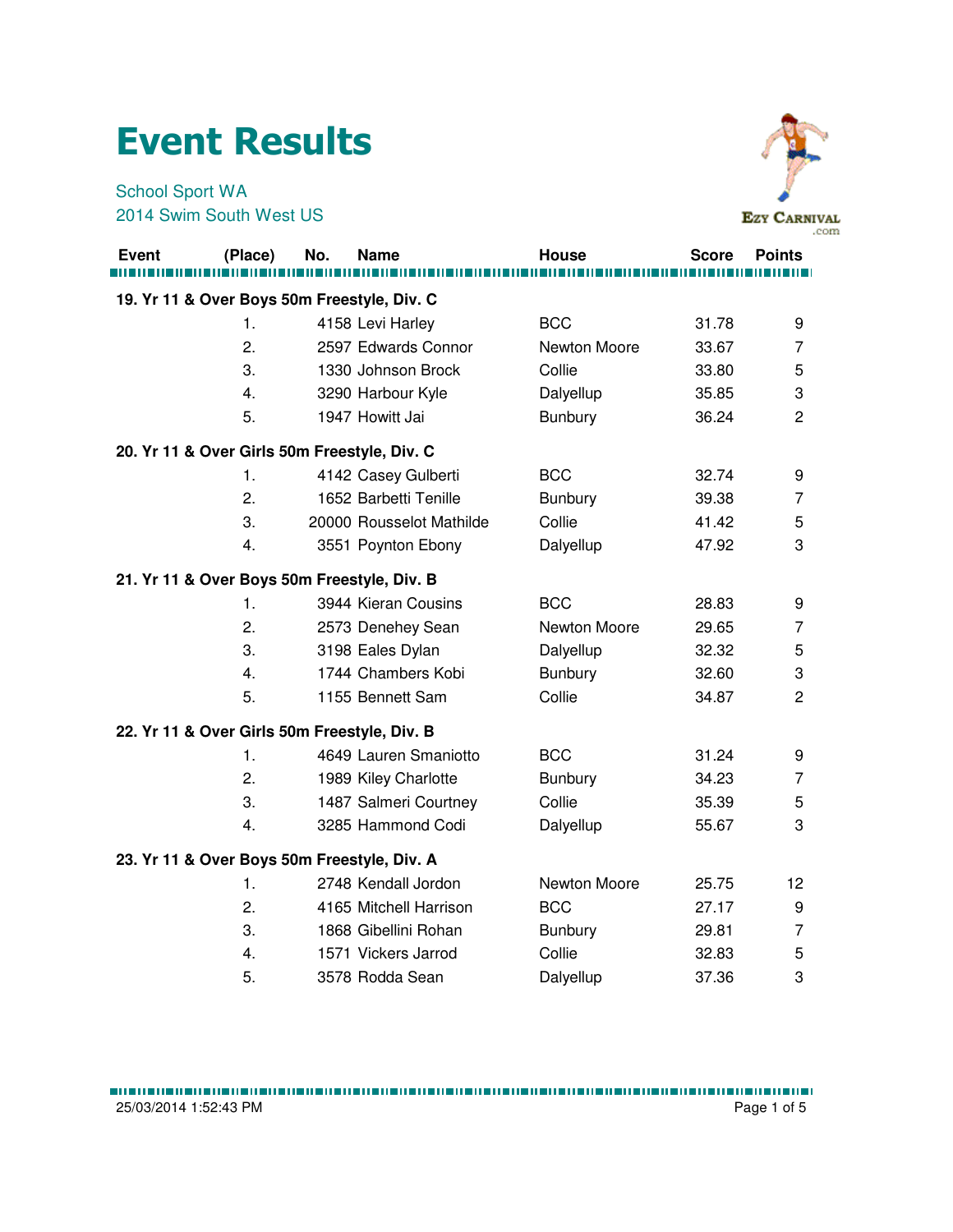| <b>Event</b>                                 | (Place)                                     | No. | Name                                           | <b>House</b>   | <b>Score</b> | <b>Points</b>  |
|----------------------------------------------|---------------------------------------------|-----|------------------------------------------------|----------------|--------------|----------------|
| 24. Yr 11 & Over Girls 50m Freestyle, Div. A |                                             |     |                                                |                |              |                |
|                                              | 1.                                          |     | 4137 Rebecca Griffin                           | <b>BCC</b>     | 31.00        | 12             |
|                                              | 2.                                          |     | 1931 Hill Shannon                              | <b>Bunbury</b> | 31.94        | 9              |
|                                              | 3.                                          |     | 1539 Swan Caitlin                              | Collie         | 32.19        | 7              |
|                                              | 4.                                          |     | 818 Rae Kaitlyn                                | Australind     | 33.91        | 5              |
|                                              | 5.                                          |     | 2638 Fyfe Sophie                               | Newton Moore   | 38.21        | 3              |
|                                              | 6.                                          |     | 3696 Van Rensburg Taygan                       | Dalyellup      | 38.62        | $\overline{c}$ |
|                                              | 31. Yr 11 & Over Boys 50m Butterfly, Div. A |     |                                                |                |              |                |
|                                              | 1.                                          |     | 2748 Kendall Jordon                            | Newton Moore   | 27.73        | 12             |
|                                              | 2.                                          |     | 4165 Mitchell Harrison                         | <b>BCC</b>     | 33.17        | 9              |
|                                              | 3.                                          |     | 3578 Rodda Sean                                | Dalyellup      | 44.89        | 7              |
|                                              | 4.                                          |     | 1571 Vickers Jarrod                            | Collie         | 50.85        | 5              |
| 32. Yr 11 & Over Girls 50m Butterfly, Div. A |                                             |     |                                                |                |              |                |
|                                              | 1.                                          |     | 4142 Casey Gulberti                            | <b>BCC</b>     | 36.86        | 12             |
|                                              | 2.                                          |     | 1539 Swan Caitlin                              | Collie         | 37.28        | 9              |
|                                              | 3.                                          |     | 1931 Hill Shannon                              | <b>Bunbury</b> | 39.85        | 7              |
|                                              | 4.                                          |     | 818 Rae Kaitlyn                                | Australind     | 40.07        | 5              |
|                                              | 5.                                          |     | 2638 Fyfe Sophie                               | Newton Moore   | 56.84        | 3              |
|                                              | 33. OPEN Boys 100m Backstroke, Div. A       |     |                                                |                |              |                |
|                                              | 1.                                          |     | 5152 BCC Competitor                            | <b>BCC</b>     | 1:15.96      | 12             |
|                                              | 2.                                          |     | 5164 Newton Moore Competit                     | Newton Moore   | 1:18.03      | 9              |
|                                              | 3.                                          |     | 5202 Dalyellup Competitor                      | Dalyellup      | 1:18.87      | 7              |
|                                              | 4.                                          |     | 5160 Bunbury Competitor                        | <b>Bunbury</b> | 1:44.62      | 5              |
|                                              | 5.                                          |     | 5156 Australind Competitor                     | Australind     | 1:45.35      | 3              |
|                                              | 6.                                          |     | 5174 Collie Competitor                         | Collie         | 1:46.44      | $\overline{2}$ |
|                                              | 34. OPEN Girls 100m Backstroke, Div. A      |     |                                                |                |              |                |
|                                              | 1.                                          |     | 5153 BCC Competitor                            | <b>BCC</b>     | 1:12.03      | 12             |
|                                              | 2.                                          |     | 5159 Bunbury Competitor                        | <b>Bunbury</b> | 1:16.80      | 9              |
|                                              | 3.                                          |     | 5199 Dalyellup Competitor                      | Dalyellup      | 1:28.83      | 7              |
|                                              | 4.                                          |     | 5173 Collie Competitor                         | Collie         | 1:33.83      | 5              |
|                                              | 5.                                          |     | 5165 Newton Moore Competit                     | Newton Moore   | 1:58.51      | 3              |
|                                              |                                             |     | 47. Yr 11 & Over Boys 50m Breaststroke, Div. B |                |              |                |
|                                              | 1.                                          |     | 2573 Denehey Sean                              | Newton Moore   | 41.55        | 9              |
|                                              | 2.                                          |     | 4165 Mitchell Harrison                         | <b>BCC</b>     | 42.38        | 7              |
|                                              | 3.                                          |     | 3198 Eales Dylan                               | Dalyellup      | 44.91        | 5              |
|                                              | 4.                                          |     | 1330 Johnson Brock                             | Collie         | 50.93        | 3              |
|                                              | 5.                                          |     | 1890 Gudgeon Kainoa                            | Bunbury        | 56.99        | 2              |
| 25/03/2014 1:52:43 PM                        |                                             |     |                                                |                |              | Page 2 of 5    |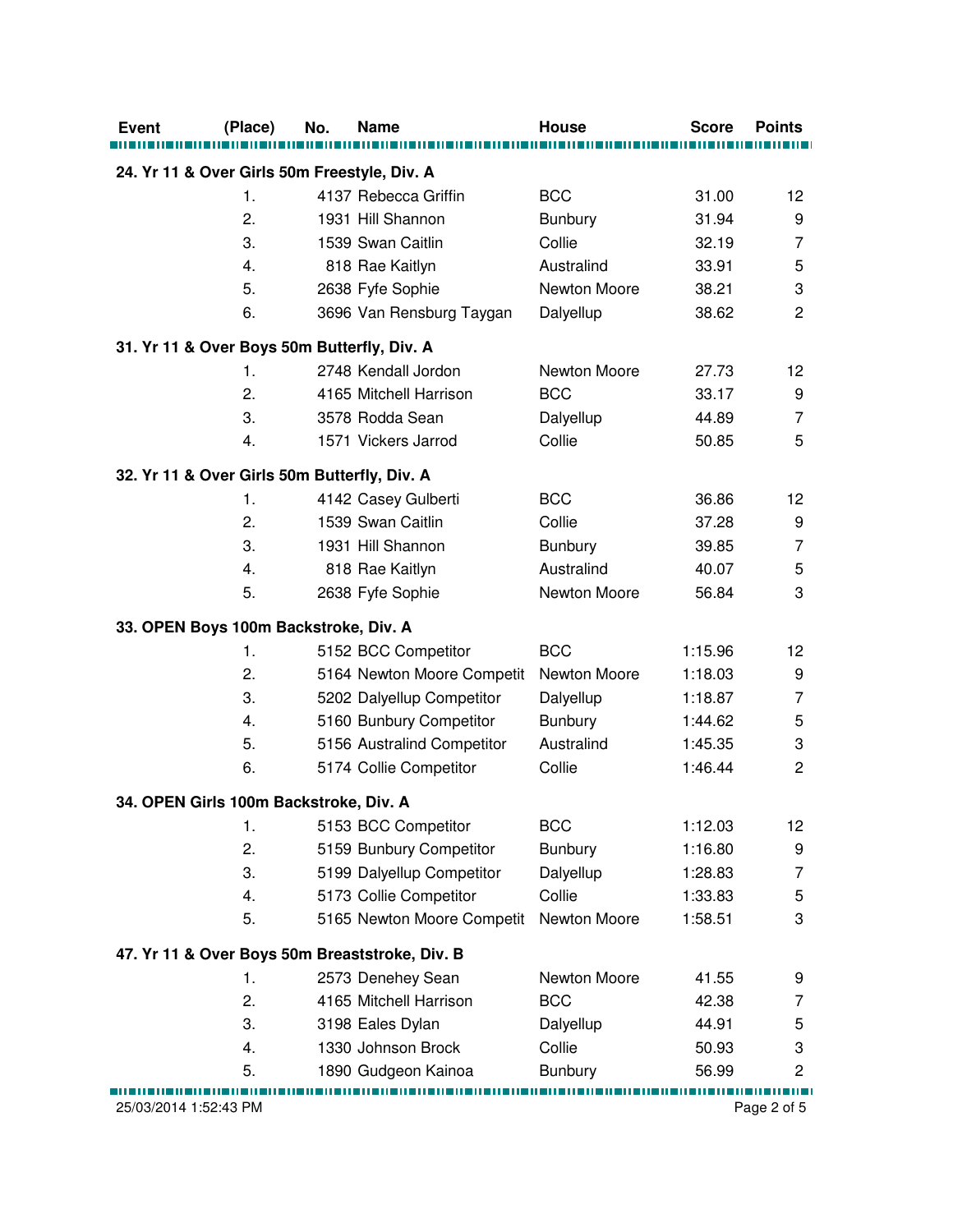| <b>Event</b>                                  | (Place) | No. | Name                                              | <b>House</b>   | <b>Score</b> | <b>Points</b>  |
|-----------------------------------------------|---------|-----|---------------------------------------------------|----------------|--------------|----------------|
|                                               |         |     |                                                   |                |              |                |
|                                               |         |     | 48. Yr 11 & Over Girls 50m Breaststroke, Div. B   |                |              |                |
|                                               | 1.      |     | 3836 Hannah Bognar                                | <b>BCC</b>     | 40.92        | 9              |
|                                               | 2.      |     | 1989 Kiley Charlotte                              | <b>Bunbury</b> | 51.10        | $\overline{7}$ |
|                                               | 3.      |     | 2638 Fyfe Sophie                                  | Newton Moore   | 55.53        | 5              |
|                                               | 4.      |     | 1570 Varis Kate                                   | Collie         | 56.66        | 3              |
|                                               | 5.      |     | 3285 Hammond Codi                                 | Dalyellup      | 1:10.30      | $\overline{2}$ |
|                                               |         |     | 49. Yr 11 & Over Boys 50m Breaststroke, Div. A    |                |              |                |
|                                               | 1.      |     | 2748 Kendall Jordon                               | Newton Moore   | 34.22        | 12             |
|                                               | 2.      |     | 3944 Kieran Cousins                               | <b>BCC</b>     | 39.18        | 9              |
|                                               | 3.      |     | 1155 Bennett Sam                                  | Collie         | 44.71        | $\overline{7}$ |
|                                               | 4.      |     | 3290 Harbour Kyle                                 | Dalyellup      | 45.71        | 5              |
|                                               | 5.      |     | 1744 Chambers Kobi                                | <b>Bunbury</b> | 49.70        | 3              |
|                                               |         |     | 50. Yr 11 & Over Girls 50m Breaststroke, Div. A   |                |              |                |
|                                               | 1.      |     | 4137 Rebecca Griffin                              | <b>BCC</b>     | 43.06        | 12             |
|                                               | 2.      |     | 818 Rae Kaitlyn                                   | Australind     | 46.22        | 9              |
|                                               | 3.      |     | 1487 Salmeri Courtney                             | Collie         | 47.80        | $\overline{7}$ |
|                                               | 4.      |     | 3696 Van Rensburg Taygan                          | Dalyellup      | 48.83        | $\mathbf 5$    |
|                                               | 5.      |     | 1649 Barbetti Chelsea                             | <b>Bunbury</b> | 50.39        | 3              |
| 57. Yr 11 & Over Boys 100m Freestyle, Div. A  |         |     |                                                   |                |              |                |
|                                               | 1.      |     | 2748 Kendall Jordon                               | Newton Moore   | 57.24        | 12             |
|                                               | 2.      |     | 4165 Mitchell Harrison                            | <b>BCC</b>     | 1:03.15      | 9              |
|                                               | 3.      |     | 1868 Gibellini Rohan                              | <b>Bunbury</b> | 1:11.87      | $\overline{7}$ |
|                                               | 4.      |     | 3578 Rodda Sean                                   | Dalyellup      | 1:20.60      | 5              |
|                                               | 5.      |     | 1571 Vickers Jarrod                               | Collie         | 1:22.05      | 3              |
| 58. Yr 11 & Over Girls 100m Freestyle, Div. A |         |     |                                                   |                |              |                |
|                                               | 1.      |     | 4649 Lauren Smaniotto                             | <b>BCC</b>     | 1:08.18      | 12             |
|                                               | 2.      |     | 1931 Hill Shannon                                 | <b>Bunbury</b> | 1:11.07      | 9              |
|                                               | 3.      |     | 1539 Swan Caitlin                                 | Collie         | 1:16.40      | 7              |
|                                               | 4.      |     | 818 Rae Kaitlyn                                   | Australind     | 1:20.59      | 5              |
|                                               | 5.      |     | 3696 Van Rensburg Taygan                          | Dalyellup      | 1:39.90      | 3              |
|                                               | 6.      |     | 2638 Fyfe Sophie                                  | Newton Moore   | 1:45.50      | $\overline{c}$ |
|                                               |         |     | 61. Yr 11 & Over Girls 4x50m Medley Relay, Div. A |                |              |                |
|                                               | 1.      |     | 80 BCC - Team                                     | <b>BCC</b>     | 2:32.18      | 24             |
|                                               | 2.      |     | 82 Bunbury - Team                                 | <b>Bunbury</b> | 3:00.92      | 18             |
|                                               | 2.      |     | 85 Collie - Team                                  | Collie         | 3:00.92      | 18             |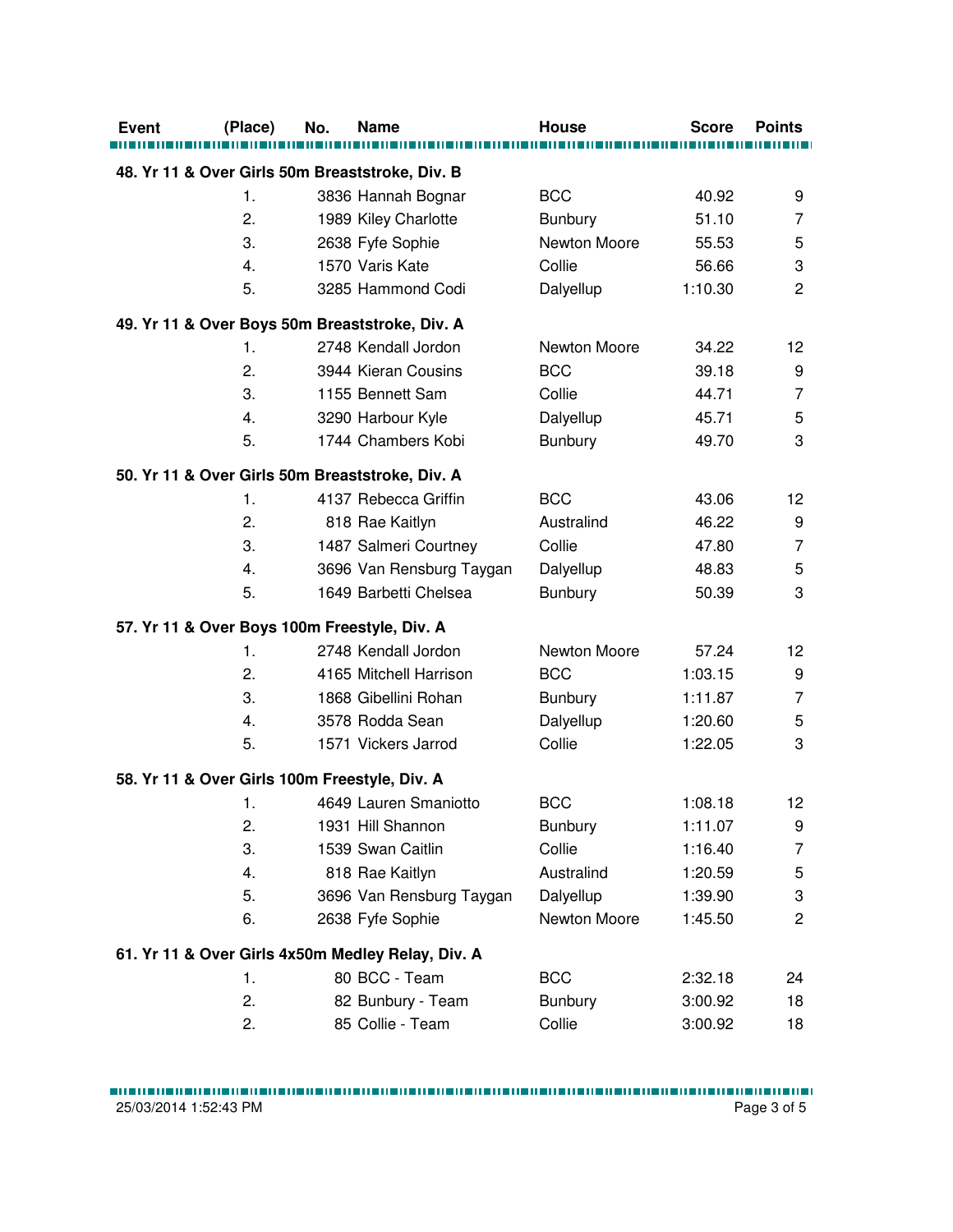| <b>Event</b> | (Place)        | No. | Name                                             | House          | <b>Score</b> | <b>Points</b>  |
|--------------|----------------|-----|--------------------------------------------------|----------------|--------------|----------------|
|              |                |     |                                                  |                |              |                |
|              |                |     | 62. Yr 11 & Over Boys 4x50m Medley Relay, Div. A |                |              |                |
|              | $\mathbf{1}$ . |     | 83 Newton Moore - Team                           | Newton Moore   | 2:19.60      | 24             |
|              | 2.             |     | 80 BCC - Team                                    | <b>BCC</b>     | 2:24.84      | 18             |
|              | 3.             |     | 82 Bunbury - Team                                | <b>Bunbury</b> | 2:53.21      | 14             |
|              | 4.             |     | 92 Dalyellup - Team                              | Dalyellup      | 2:58.71      | 10             |
|              | 5.             |     | 85 Collie - Team                                 | Collie         | 3:07.17      | 6              |
|              |                |     | 75. Yr 11 & Over Boys 50m Backstroke, Div. B     |                |              |                |
|              | 1.             |     | 2573 Denehey Sean                                | Newton Moore   | 37.60        | 9              |
|              | 2.             |     | 3944 Kieran Cousins                              | <b>BCC</b>     | 40.43        | $\overline{7}$ |
|              | 3.             |     | 3198 Eales Dylan                                 | Dalyellup      | 43.52        | 5              |
|              | 4.             |     | 1436 Patmore Travis                              | Collie         | 48.04        | 3              |
|              | 5.             |     | 1744 Chambers Kobi                               | <b>Bunbury</b> | 50.29        | $\overline{2}$ |
|              |                |     | 76. Yr 11 & Over Girls 50m Backstroke, Div. B    |                |              |                |
|              | 1.             |     | 4137 Rebecca Griffin                             | <b>BCC</b>     | 38.49        | 9              |
|              | 2.             |     | 1487 Salmeri Courtney                            | Collie         | 42.91        | $\overline{7}$ |
|              | 3.             |     | 1989 Kiley Charlotte                             | <b>Bunbury</b> | 46.70        | 5              |
|              | 4.             |     | 2638 Fyfe Sophie                                 | Newton Moore   | 52.15        | 3              |
|              | 5.             |     | 3285 Hammond Codi                                | Dalyellup      | 1:06.32      | $\overline{c}$ |
|              |                |     | 77. Yr 11 & Over Boys 50m Backstroke, Div. A     |                |              |                |
|              | $\mathbf{1}$ . |     | 2748 Kendall Jordon                              | Newton Moore   | 31.56        | 12             |
|              | 2.             |     | 4165 Mitchell Harrison                           | <b>BCC</b>     | 34.03        | 9              |
|              | 3.             |     | 3578 Rodda Sean                                  | Dalyellup      | 42.44        | $\overline{7}$ |
|              | 4.             |     | 1571 Vickers Jarrod                              | Collie         | 43.45        | 5              |
|              |                |     | 78. Yr 11 & Over Girls 50m Backstroke, Div. A    |                |              |                |
|              | 1.             |     | 3836 Hannah Bognar                               | <b>BCC</b>     | 36.14        | 12             |
|              | 2.             |     | 1539 Swan Caitlin                                | Collie         | 40.21        | 9              |
|              | 3.             |     | 1931 Hill Shannon                                | <b>Bunbury</b> | 40.39        | 7              |
|              | 4.             |     | 818 Rae Kaitlyn                                  | Australind     | 42.86        | 5              |
|              | 5.             |     | 3696 Van Rensburg Taygan                         | Dalyellup      | 48.56        | 3              |
|              |                |     | 85. Yr 11 & Over Girls 100m Breaststroke, Div. A |                |              |                |
|              | 1.             |     | 3836 Hannah Bognar                               | <b>BCC</b>     | 1:33.24      | 12             |
|              | 2.             |     | 1487 Salmeri Courtney                            | Collie         | 1:48.77      | 9              |
|              | 3.             |     | 1989 Kiley Charlotte                             | <b>Bunbury</b> | 1:58.20      | 7              |
|              | 4.             |     | 2638 Fyfe Sophie                                 | Newton Moore   | 2:10.59      | 5              |